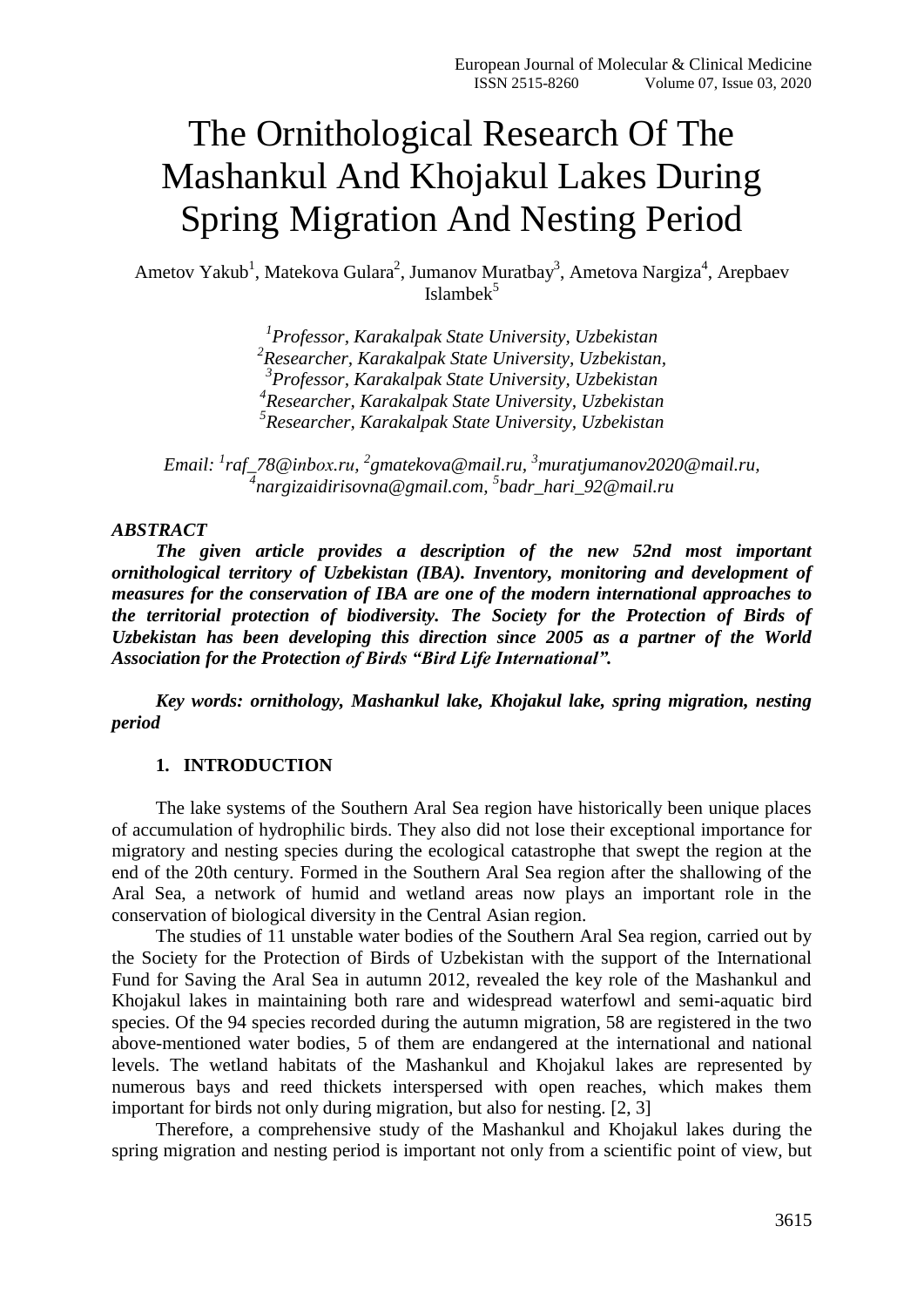also of practical importance for planning the protection and rational use of available plant, pasture, fish and hunting resources.

# **2. MATERIALS AND METHODS**

The bird surveys on the Mashankul and Khojakul lakes were carried out on March 24- 31 and May 13-23, 2013. Their purpose was to collect data during the spring migration and nesting period in order to include these lakes in the list of The Most Important Bird Areas (IBA).

In the study of the fauna and population of birds, standard methods of intravital study of birds were used. [7, 8]

The length of the vehicle counts was 600 km. The stationary surveys were carried out at 48 points; the total duration of observations at 2 reservoirs was 19 days. The coordinates of all observation points and landmarks were recorded using GPS "Garmin". [4]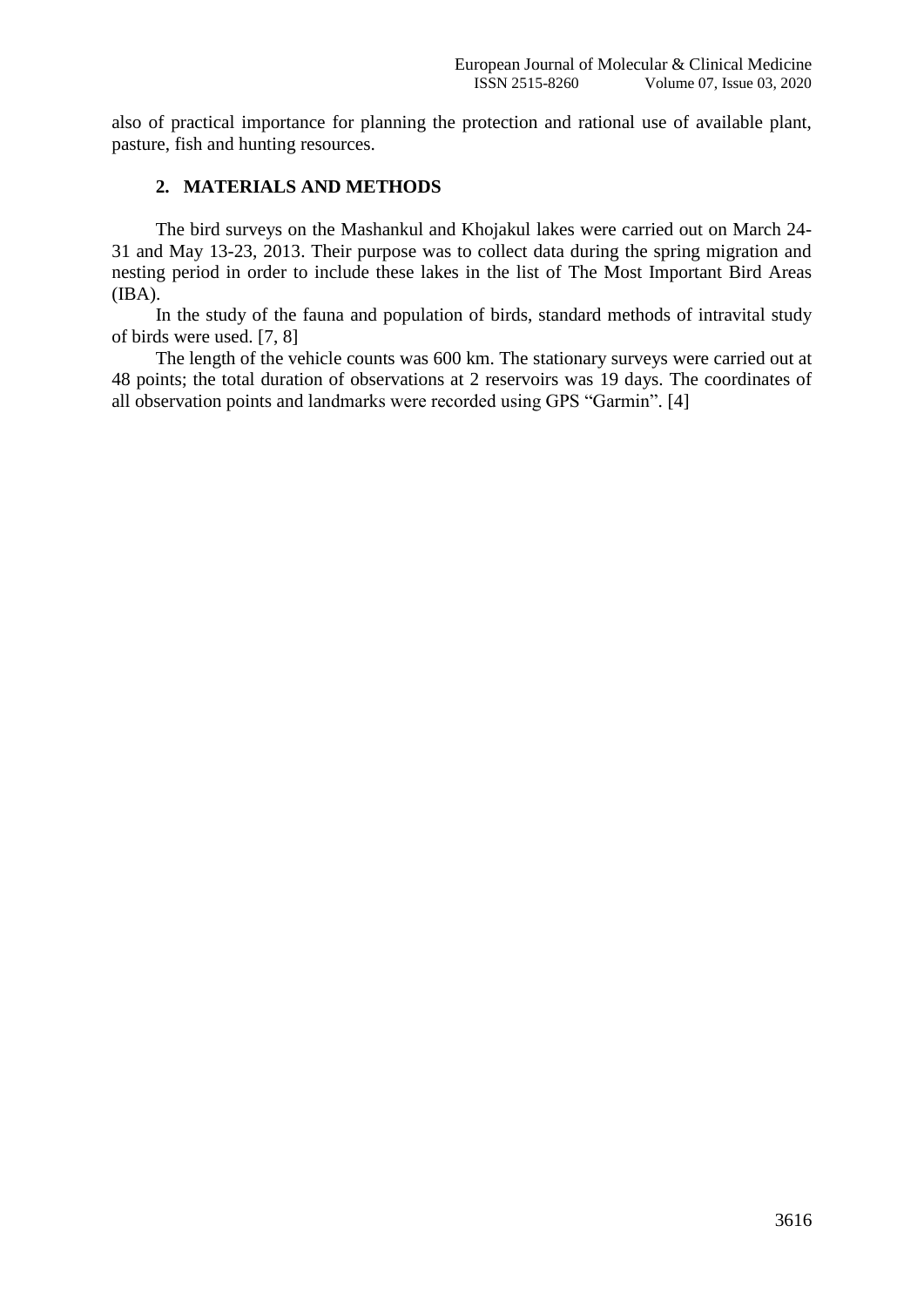

Figure 1. The location and border of the new IBA "Mashankul and Khojakul Lake complex"

## **3. RESULTS AND DISCUSSION**

*Description of the territory.* The IBA covers the entire area of the lakes Mashankul (488 ha) and Khojakul (900 ha), as well as adjacent shallow waters and coastal thickets and deserts. Lake Khojakul is located on the territory of the Muynak region, and Lake Mashankul is located on the territory of the Kungrad region. The nearest settlements: the village of Doslyk is located 8 km northeast of the IBA, and the village of Mashanaul is 11 km to the south (Fig.1).

The area of the new IBA is 5070 hectares. Lake Khojakul is fed by the waters of the Ustyurt collector, fed with irrigation water from the Suenli Canal (due to this, a relatively low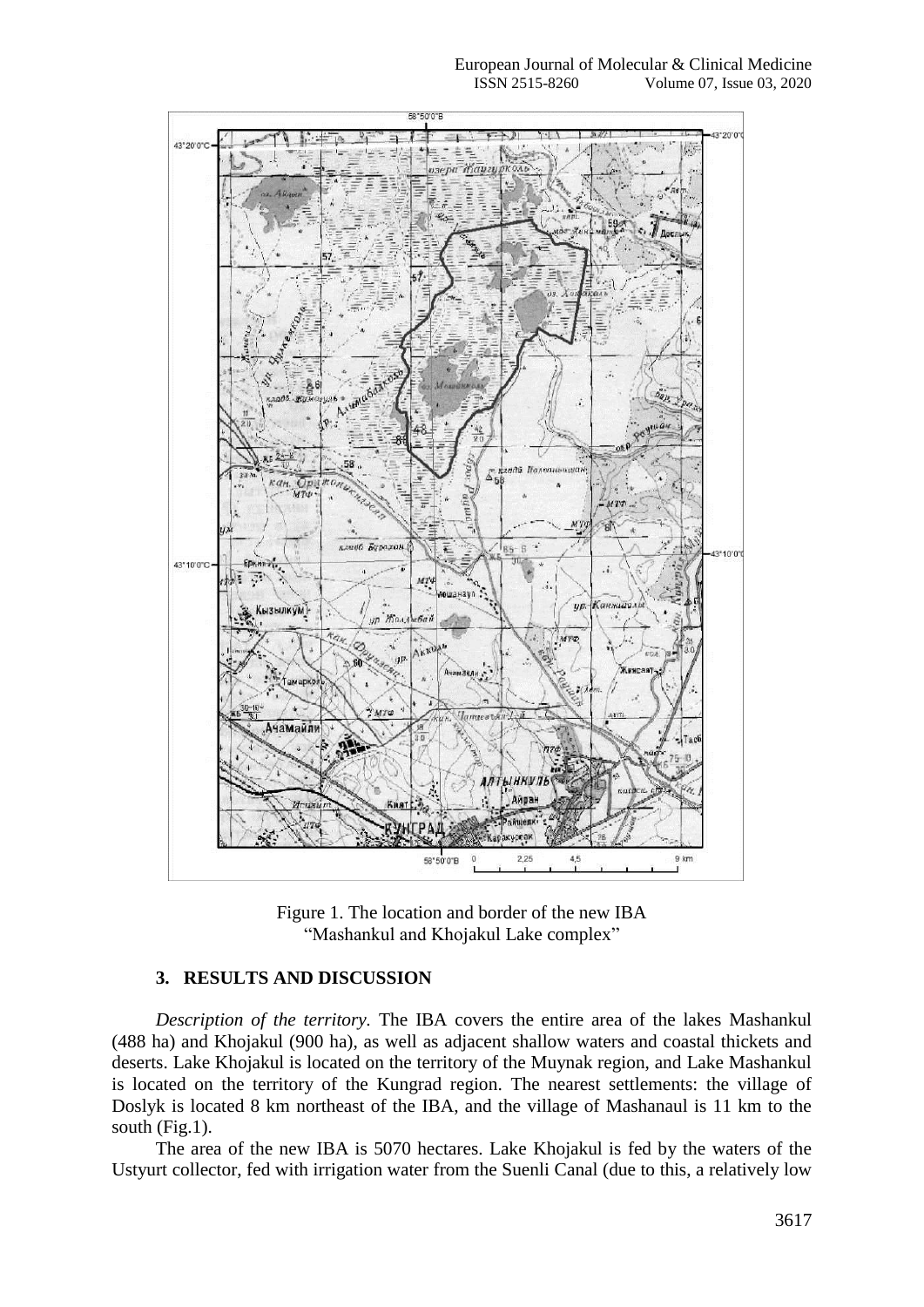salinity of water in the lake is provided). Lake Mashankul receives water from the Kattagar Canal. The maximum depth of Lake Khojakul is 3.5 m, and Lake Mashankul is 5 m. Lake Mashankul has an indented, gently sloping, and in some places steep coastline, and consists of many aydins - open water areas: Maral Aydin, Koptinkul, Asan Oy, Kara Aydin, Takyr Aydin. The lakes are 70% dense reed (80%) and reed mace (20%). The bottom of large open reaches is 20-40% covered with soft vegetation.

| Table 1.                                                            |
|---------------------------------------------------------------------|
| International IBA criteria and rare bird species of the "Mashankul" |
| and Khojakul Lake complex"                                          |

| and Knofakar Lake complex                                      |                       |                          |  |
|----------------------------------------------------------------|-----------------------|--------------------------|--|
| <b>Key species</b>                                             | <b>Comments</b>       |                          |  |
|                                                                | nesting               | flight / wintering       |  |
| <b>A1 - Globally endangered species</b>                        |                       |                          |  |
| <b>White-eyed Duck</b>                                         | 8<br>from<br>40<br>to | 536 in migration (2012); |  |
| Aythya nyroca <sup>1/2</sup>                                   | (2013)                | 1000-2000 in migration   |  |
| A4i - 1% or more of the biogeographic population               |                       |                          |  |
| <b>Glossy Ibis</b> Plegadis falcinellus <sup>2</sup>           | 154 (2013) species    | 391 in migration (2012)  |  |
| A4iii - Habitat of over 20,000 waterfowl or semi-aquatic birds |                       |                          |  |
| <b>Waterfowl or semi-aquatic birds</b>                         |                       | 22023 (2013)             |  |
| <b>Rare species</b>                                            |                       |                          |  |
| <b>Red-Headed Duck</b>                                         | 803 (2013)            |                          |  |
| Aythya ferina <sup>1</sup>                                     |                       |                          |  |
| <b>Pygmy Cormorant</b>                                         | 9(2013)               | 818 (2012);              |  |
| Phalacrocorax pygmeus <sup>2</sup>                             |                       | 164 (2013)               |  |
| <b>Little Egret</b>                                            | 18 (2013)             | 8 (2012); 10 (2013)      |  |
| Egretta garzetta <sup>2</sup>                                  |                       |                          |  |
| <b>Spoonbill</b> Platalea leucorodia $^2$                      | 2(2013)               |                          |  |
| <b>Mute Swan</b> Cygnus olor <sup>2</sup>                      | 7(2013)               | 8 (2012); 12 (2013)      |  |
| <b>White-Tailed Sea-eagle</b>                                  | 2(2013)               |                          |  |
| Haliaeetus albicilla $^2$                                      |                       |                          |  |
| Golden Eagle Aquila chrysaetos <sup>2</sup>                    | 1(2013)               |                          |  |
| <b>Houbara Bustard</b>                                         |                       | 1(2012)                  |  |
| Chlamydotis macqueeni <sup>1/2</sup>                           |                       |                          |  |
| <b>Great Black-Headed Gull</b>                                 |                       | 4(2012)                  |  |
| Larus ichtyaetus <sup>2</sup>                                  |                       |                          |  |
| <b>Pin-Tailed Sandgrouse</b>                                   |                       | 52 (2012)                |  |
| Pterocles alchata <sup>2</sup>                                 |                       |                          |  |

# **Note: <sup>1</sup> - types of IUCN Red List; <sup>2</sup> - types of the Red Book of Uzbekistan**

Both reservoirs are of great importance for fishery in the Republic of Karakalpakstan. The reservoirs are of great fishing importance for the region and are leased. [9] The nearby village of Birdem is located 40 km south-west of the lakes.

*IBA criteria:* IBA criteria, as well as data on rare and endangered species of the "Mashankul and Khojakul Lake complex", are presented in Table 1.

*Birds*: In total, 91 bird species have been recorded on this lake system, among them 62 are nesting. 10 species (Pygmy Cormorant, Great White Pelican, Little Egret, Glossy Ibis, Spoonbill, Mute Swan, White-Eyed Duck, Golden Eagle, White-Tailed Sea-Eagle, Pin-Tailed Sandgrouse) are included in the Red Book of Uzbekistan and 2 (White-Eyed and Red-Headed Ducks) in the list of IUCN. [1]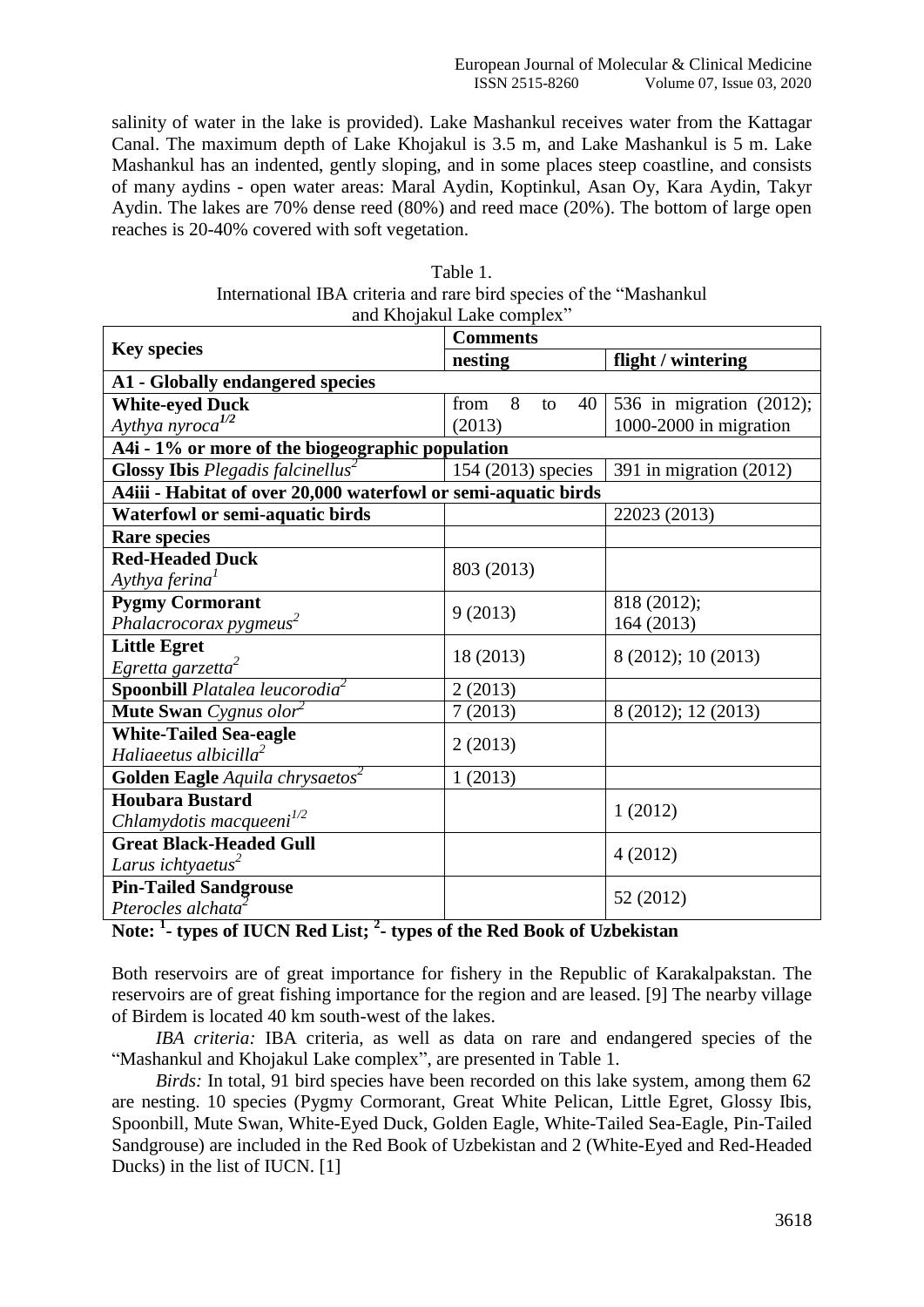This system is a key nesting site for waterfowl and near-water birds, which is associated with the presence of dense reed thickets bordering the aydins and alternating open reaches. Mute Swans, Herons, Cormorants, Coots, Common Shelduck, Shepherdesses, Bitterns, Glossy Ibis, White-Eyed Duck, Sandpipers and other waterfowl and semi-aquatic birds nest on the lakes. Numerous passerines nest in the reed thickets, among which Reed Penduline-Tit *Emberiza schoeniclus* should be noted; Khiva Pheasants *Phasianus colchicus chrysomelas* nest in the coastal zone.

During the migration period, numerous flocks of waterfowl birds accumulate on the Khojakul and Mashankul reservoirs, in which the Coot *Fulica atra* (8426 individuals), Green Sandpiper *Tringa ochropus* (1764), Red-Nosed Pochard *Netta rufina* (1511) and Red-Headed Duck *Aythya ferina* (803) prevail. [6]

35.2% of the bird species noted here uses both lakes during spring and autumn migrations and for nesting. 12.1% of birds stop at the lakes only during the migration period. For 23.1% of the species composition, both lakes are equally significant during the nesting period, but are not visited during the autumn migration. 28.5% of species selectively use only one of the lakes and do not occur on the other. Thus, for 64 species (70.3%) of birds living here, the Mashankul and Khojakul lakes represent a single complex of habitats that provide favorable conditions during the migration and nesting periods of life.

*Other animals:* The main fish species of the lake system are commercial ones: Common Carp, Silver Carp, Snakehead, Crucian Carp. Wild boar, jackal, muskrat, badger, tolai hare and fox are quite common and even numerous. [5]

*Economic use:* the IBA area is of great commercial importance. There is also hunting for waterfowl birds, pheasant, wild boar, jackal and muskrat. The open coastal areas are used for grazing.

#### *Main threats and conservation issues:*

Drought, the main limiting factor for water bodies, regularly leads to the complete drying out of water bodies. On the western side of Lake Mashankul there is the "Chinese Construction" collector, which is much deeper than the lake. During low water periods, water from the lake goes to the collector.

The coastal areas of the lakes are used as pastures. In spring, fish lays eggs in shallow water, and grazing cattle trample them.

One of the threats is the clogging of reservoirs with Chinese-made plastic fishing nets, which cause the death of waterfowl diving birds, and also create persistent littering of the coastal zone of water bodies.

Poaching is one of the main serious threats to the biodiversity of the lake complex. During research, in the spring-summer season, hunters were seen on the lakes, and shots were heard every day.

For the conservation and sustainable use of the natural resources of this territory, all of the above threats require the adoption of adequate measures by the environmental authorities.

#### **REFERENCES**

- [1] Ametov M.B., Matekova G.A., Ametov Ya.I. Potential Key Bird Areas of Karakalpakstan. // Research on Key Bird Areas in Kazakhstan and Central Asia. Issue 2. Ashgabat, 2007. pp. 73-74.
- [2] Ametov Ya.I, Zhumanov MA, Arepbaev I., Usnatdinova Sh. Rare animals of Karakalpakstan and their protection. Collection of theses of the IV International Scientific - Practical Conference "Problems of Rational Use and Protection of Biological Resources of the Southern Aral Sea region". Nukus, 2012. pp. 16-17.